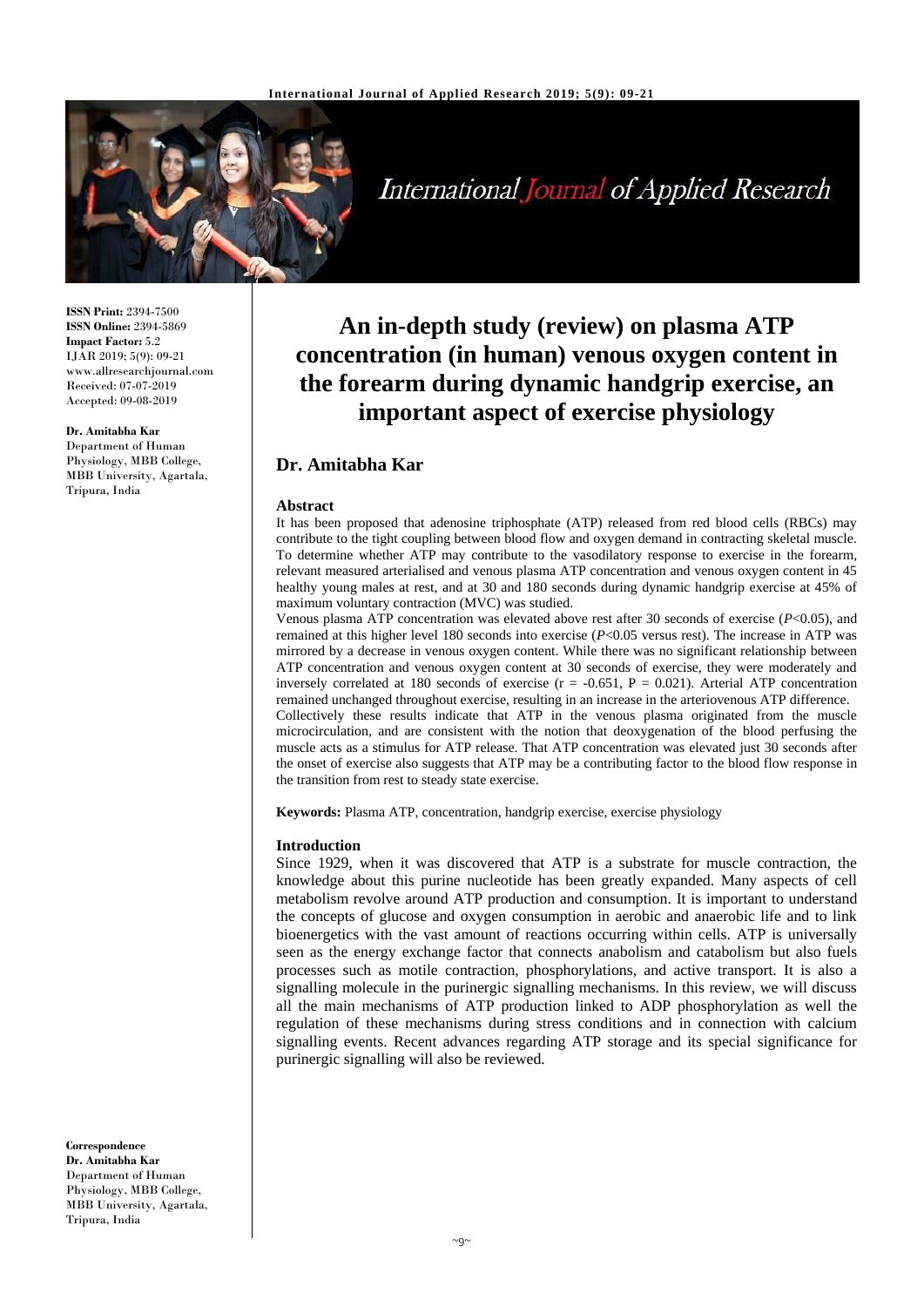

**Fig 1:** Elevated level of ATP in human blood and its corresponding effect (KEGG Database)

Within cells, energy is provided by oxidation of "metabolic fuels" such as carbohydrates, lipids, and proteins. It is then used to sustain energy-dependent processes, such as the synthesis of macromolecules, muscle contraction, active ion transport, or thermogenesis. The oxidation process results in free energy production that can be stored in phosphoanhydride "high-energy bonds" within molecules such as nucleoside diphosphate and nucleoside triphosphate (i.e., adenosine 5′ diphosphate and adenosine 5′ trisphosphate, ADP, and ATP, respectively), phosphoenolpyruvate, carbamoyl phosphate, 2,3 bisphosphoglycerate, and other phosphagens like phosphoarginine, or phosphocreatine. Among them, ATP is the effective central link—the exchange coin—between energy-producing and the energy-demanding processes that effectively involve formation, hydrolysis, or transfer of the terminal phosphate group.

In general, the main energy source for cellular metabolism is glucose, which is catabolized in the three subsequent processes—glycolysis, tricarboxylic acid cycle (TCA or Krebs cycle), and finally oxidative phosphorylation—to produce ATP. In the first process, when glucose is converted into pyruvate, the amount of ATP produced is low. Subsequently, pyruvate is converted to acetyl coenzyme A (acetyl-CoA) which enters the TCA cycle, enabling the production of NADH. Finally, NADH is used by the respiratory chain complexes to generate a proton gradient across the inner mitochondrial membrane, necessary for the production of large amounts of ATP by mitochondrial ATP synthase. In addition, it should be mentioned that acetyl-CoA can be generated also by lipid and protein catabolism.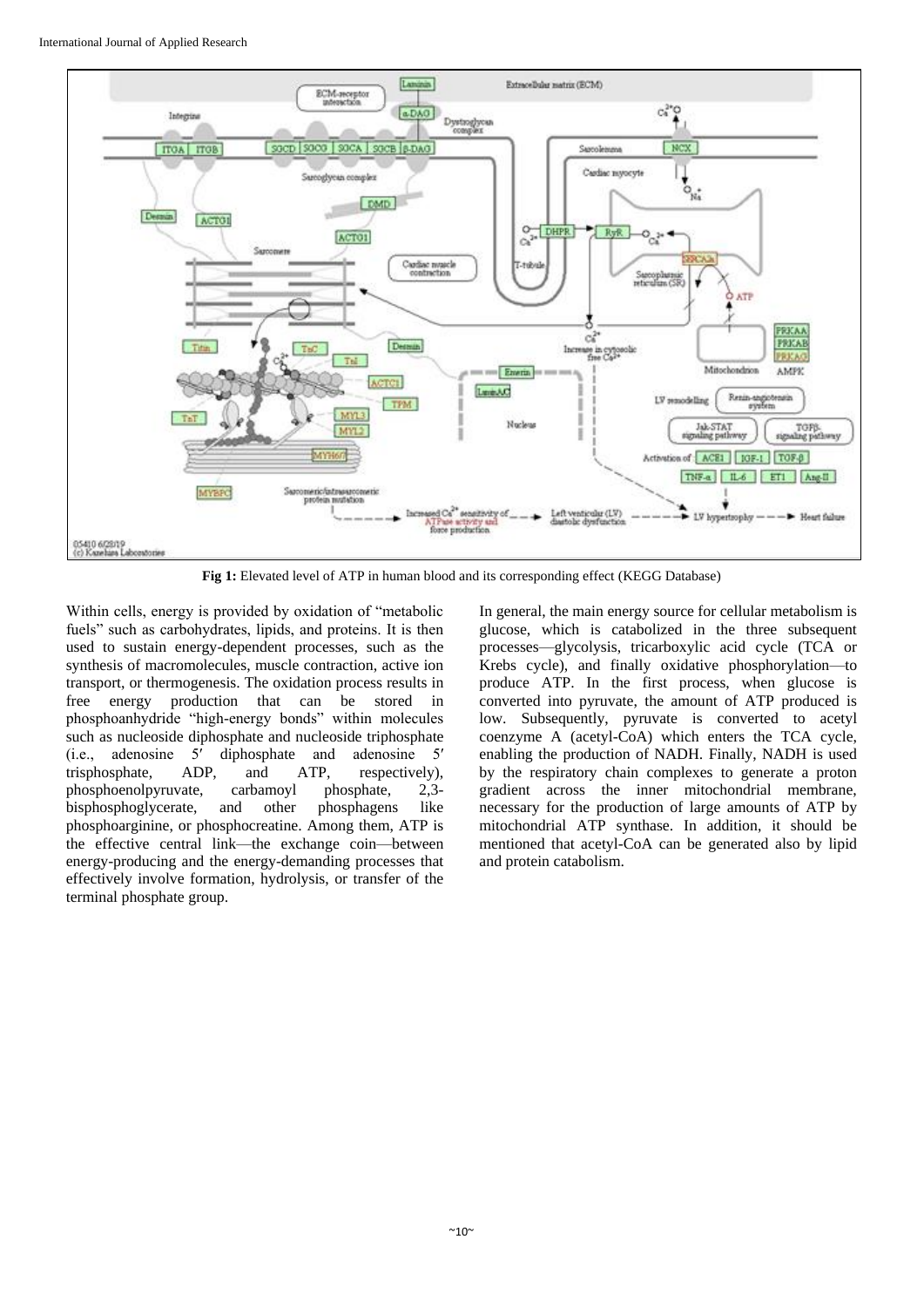

**Fig 2:** Genomic Region, Transcript Products of the relevant Gene (NCBI information)

The aim of this work is to provide an overview of the principles governing ATP production and describe cellular mechanisms that sense levels of ATP and regulate its

##Genome-Annotation-Data-START## Annotation Provider :: NCBI Annotation Status :: Updated annotation Annotation Name :: Homo sapiens Updated Annotation Annotation Version :: 109.20190607 Annotation Pipeline :: NCBI eukaryotic genome Annotation Pipeline Annotation Software Version :: 8.2 Annotation Method :: Best-placed RefSeq; propagated RefSeq model Features Annotated :: Gene; mRNA; CDS; ncRNA ##Genome-Annotation-Data-END## FEATURES Location/Qualifiers Source 1..7810 /organism="Homo sapiens" /mol\_type= /db\_xref=" /chromoso Gene 1..7810  $/$ gene="AT

- 
- Release 109.20190607

synthesis. Metabolic alterations that promote the sustaining of cancer progression, as well as methods for monitoring

ATP levels and production are also reviewed here.

| "genomic DNA" |  |
|---------------|--|
| taxon:9606"   |  |
| me="12"       |  |
|               |  |
| 'P5F1B"       |  |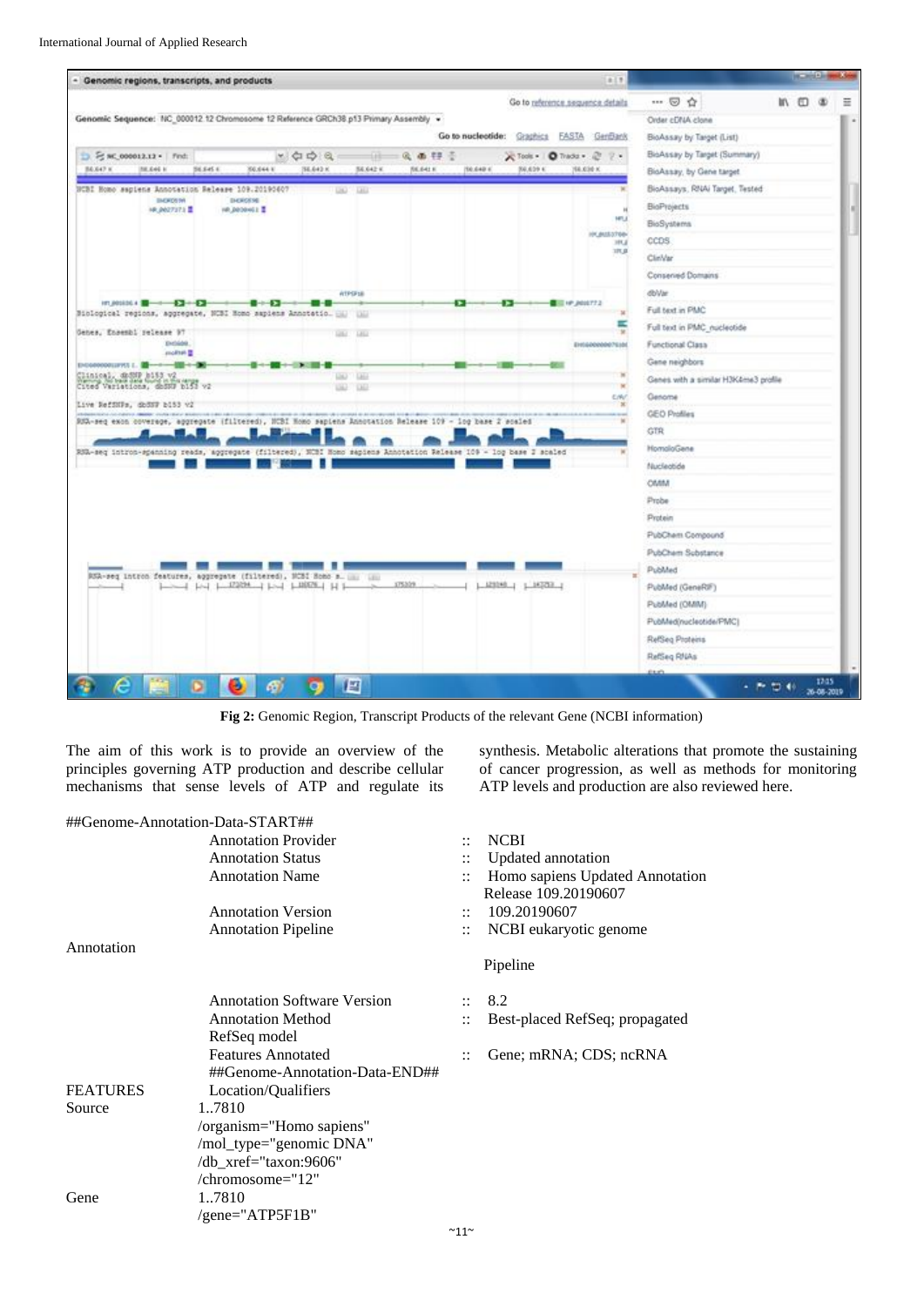MVGPIEEAVAKADKLAEEHSS"

|                       | /gene_synonym="ATP5B; ATPMB; ATPSB; HEL-S-271"<br>/note="ATP synthase F1 subunit beta; Derived automated<br>computational analysis using gene prediction method:<br>BestRefSeq." |
|-----------------------|----------------------------------------------------------------------------------------------------------------------------------------------------------------------------------|
|                       | /db_xref="GeneID:506"                                                                                                                                                            |
|                       | /db_xref="HGNC:HGNC:830"                                                                                                                                                         |
|                       | /db_xref="MIM:102910"                                                                                                                                                            |
| mRNA                  | join(1148,632814,10301204,20272148,23982582,                                                                                                                                     |
|                       | 31543312,34053527,57936005,66786879,75627810)<br>/gene="ATP5F1B"                                                                                                                 |
|                       | /gene_synonym="ATP5B; ATPMB; ATPSB; HEL-S-271"                                                                                                                                   |
|                       | /product="ATP synthase F1 subunit beta"                                                                                                                                          |
|                       | /note="Derived by automated computational analysiusing                                                                                                                           |
|                       | gene prediction method: BestRefSeq."                                                                                                                                             |
|                       | /transcript_id="NM_001686.4"                                                                                                                                                     |
|                       | /db_xref="Ensembl:ENST00000262030.8"                                                                                                                                             |
|                       | /db_xref="GeneID:506"                                                                                                                                                            |
|                       | /db_xref="HGNC:HGNC:830"                                                                                                                                                         |
| <b>CDS</b>            | /db_xref="MIM:102910"                                                                                                                                                            |
|                       | join(22148,632814,10301204,20272148,23982582,<br>31543312,34053527,57936005,66786879,75627662)                                                                                   |
|                       | /gene="ATP5F1B"                                                                                                                                                                  |
|                       | /gene_synonym="ATP5B; ATPMB; ATPSB; HEL-S-271"                                                                                                                                   |
|                       | /note="Derived by automated computational analysiusing                                                                                                                           |
|                       | gene prediction method: BestRefSeq."                                                                                                                                             |
|                       | /codon_start=1                                                                                                                                                                   |
|                       | /product="ATP synthase subunit beta, mitochondrial                                                                                                                               |
|                       | precursor"                                                                                                                                                                       |
|                       | /protein_id="NP_001677.2"                                                                                                                                                        |
|                       | /db_xref="CCDS:CCDS8924.1"                                                                                                                                                       |
|                       | /db_xref="Ensembl:ENSP00000262030.3"<br>/db_xref="GeneID:506"                                                                                                                    |
|                       | /db_xref="HGNC:HGNC:830"                                                                                                                                                         |
| /db xref="MIM:102910" |                                                                                                                                                                                  |
|                       | /translation="MLGFVGRVAAAPASGALRRLTPSASLPPAQLLLRAAPTAVHPVR                                                                                                                       |
|                       | DYAAQTSPSPKAGAATGRIVAVIGAVVDVQFDEGLPPILNALEVQGRETRLVLEVAQH                                                                                                                       |
|                       | LGESTVRTIAMDGTEGLVRGQKVLDSGAPIKIPVGPETLGRIMNVIGEPIDERGPIKT                                                                                                                       |
|                       | KQFAPIHAEAPEFMEMSVEQEILVTGIKVVDLLAPYAKGGKIGLFGGAGVGKTVLIME                                                                                                                       |
|                       | LINNVAKAHGGYSVFAGVGERTREGNDLYHEMIESGVINLKDATSKVALVYGQMNEPP                                                                                                                       |
|                       | GARARVALTGLTVAEYFRDQEGQDVLLFIDNIFRFTQAGSEVSALLGRIPSAVGYQPT                                                                                                                       |
|                       | LATDMGTMQERITTTKKGSITSVQAIYVPADDLTDPAPATTFAHLDATTVLSRAIAEL                                                                                                                       |
|                       | GIYPAVDPLDSTSRIMDPNIVGSEHYDVARGVQKILQDYKSLQDIIAILGMDELSEED                                                                                                                       |
|                       | KLTVSRARKIQRFLSQPFQVAEVFTGHMGKLVPLKETIKGFQQILAGEYDHLPEQAFY                                                                                                                       |

**Fig 3:** Protein sequence of the corresponding gene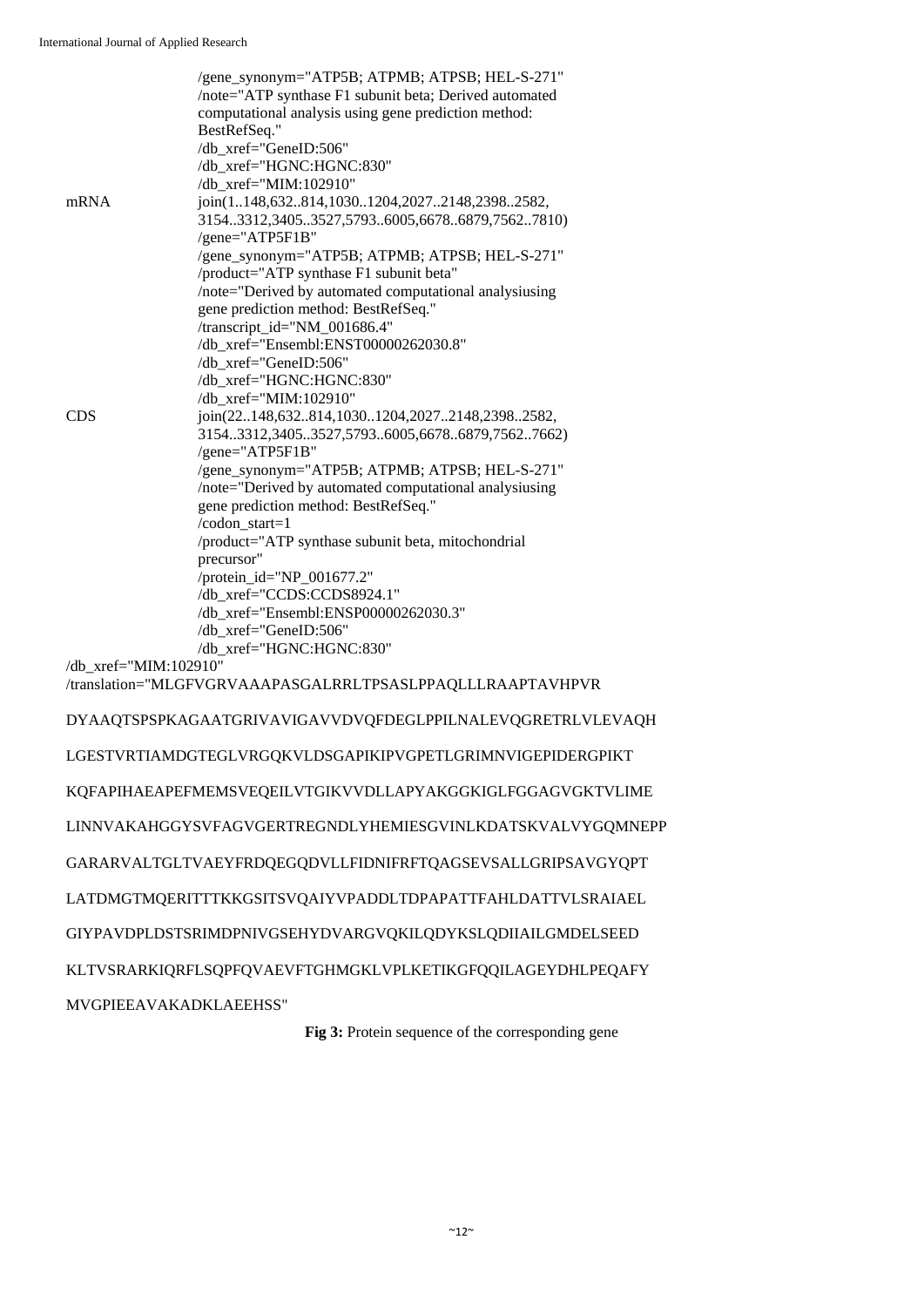#### **Homo sapiens chromosome 12, GRCh38.p13 Primary Assembly** NCBI Reference Sequence: NC\_000012.12

| <b>LOCUS</b>      | NC 000012                                                | 7810 bp DNA linear CON 14-JUN-2019 |  |
|-------------------|----------------------------------------------------------|------------------------------------|--|
| <b>DEFINITION</b> | Homo sapiens chromosome 12, GRCh38.p13 Primary Assembly. |                                    |  |
| <b>ACCESSION</b>  | NC 000012 REGION: complement (5663817556645984)          |                                    |  |
| <b>VERSION</b>    | NC 000012.12                                             |                                    |  |
| <b>DBLINK</b>     | BioProject: PRJNA168                                     |                                    |  |
|                   | Assembly: GCF 000001405.39                               |                                    |  |
| <b>KEYWORDS</b>   | RefSeq.                                                  |                                    |  |
| <b>SOURCE</b>     | Homo sapiens (human)                                     |                                    |  |
| <b>ORGANISM</b>   | Homo sapiens                                             |                                    |  |
|                   |                                                          |                                    |  |

#### ORIGIN and END of the GENE

1 agtctccacc cggactacgc catgttgggg tttgtgggtc gggtggccgc tgctccggcc 61 tccggggcct tgcggagact caccccttca gcgtcgctgc ccccagctca gctcttactg 121 cgggccgctc cgacggcggt ccatcctggt aagtgctttt ctctaggagc taacgttcca 181 ttttgccgcc ccatgacctt gagccgggga acgatggtag ctcgggccta agggatccgt 241 ggtgttaaaa ggatgcctgg agccgcgtct tgctctctaa tggctggaga acaagaatgg 301 gacacccata ggaggtttct tcgacccagc tctgtcccat tttgtataaa gtcctttgtg 361 tgacggaaaa ggtgcgggca ggtgcgttga ccttccggtt gaataggggt actgaactct 421 cgaaaaatgg ggtcttgtgc atgcggatgg gaaggctgtg caggcgcttt atcgatcgct 481 gcgcggcctt ccctcttgga cacgcgttcc gtacaagcgg aaagaggcct gacttcggct 541 gagttttcct ctccttgtgt gttaagtcct ggcttccgat gacctttaac tggcctgacc 601 ccagctcctt ccaatatctt ttgtctgtta gtcagggact atgcggcgca aacatctcct 661 tcgccaaaag caggcgccgc caccgggcgc atcgtggcgg tcattggcgc agtggtggac 721 gtccagtttg atgagggact accaccaatt ctaaatgccc tggaagtgca aggcagggag 781 accagactgg ttttggaggt ggcccagcat ttgggtaagt agagtttgtt aggaatagta 841 aagaccttgt gtagcccaaa tatccccaaa accaagctgt ctgccttcta tgatgatttt 901 atcaaaatga ctttcgttct tctgagtttg ctgaagccac atttaggtac tgagaaggag 961 tcttggtcga tttaggtctt gataccaatt tatccttatg tataaccctg cgatgcctgt 1021 atctaacagg tgagagcaca gtaaggacta ttgctatgga tggtacagaa ggcttggtta 1081 gaggccagaa agtactggat tctggtgcac caatcaaaat tcctgttggt cctgagactt 1141 tgggcagaat catgaatgtc attggagaac ctattgatga aagaggtccc atcaaaacca 1201 aacagtaagt tgctcttatt gcatctatgc acaaaggaac ttctgttatt tgcagtttta 1261 cacattaagg tgacatgttc tcctaaagca gaatttttct tctgatacgt tcgattatta 1321 aaatcacaca gtgcagtttc acctgaagaa attaggatgc agaatttctg attgacaaaa 1381 gcctactact tgaggttttt ttttttgaga gggagtttcg ctctcgactc actgcaacct 1441 ccacctcctg ggttcaagtg attctcctgt ctcagcctcc tgagtagctg ggattacagg 1501 tgcatgccat catgcccggc taatttttgt atttttagta cagatggggt ttcaccatgt 1561 tggccaggct ggtctcgaac tcctgatttt gggtgattcc ccccccacct cggcccccca 1621 aagtgctggg ataacaggca tgagccactg cgcctggcta gttgagtatt tttaagactc 1681 ggtcttatgg cttaggttta ggagtctcca aaacttgtag gtttttgtat ttgctattgc 1741 tatgtgaggg aatgctgtta ggttaaggct cagtaaaatg aaaaatttat gacagttaaa 1801 gtcagggaat gggattattg tttcctaaga taataatttt ctttattgca gaaagttggg 1861 ttagatccta gatgatagtt tatctgattt atgtaagaaa ggggaggtaa gactgtggtt 1921 cctcaggtaa agggatggac ttgagagttg atagggaggg atatataaga ttatcatttg 1981 ctttcaacaa ggtgaataga tactatcctc tcttctacct ttacagattt gctcccattc 2041 atgctgaggc tccagagttc atggaaatga gtgttgagca ggaaattctg gtgactggta 2101 tcaaggttgt cgatctgcta gctccctatg ccaagggtgg caaaattggt atgttattaa 2161 ggggtacata ttttccaaac ctaatatggg aggaaaaact catacaatgt tatgagtgga 2221 tattgacatc tattcctcac tgatgagtac gttctgactt tcgttcttct gagtttgctg 2281 aagccagatg caatttctga gaaggaatag gatggaagga agcaattact ttttttgaag 2341 tttgcttatt taggaaagca gaactcttaa atattctttc ttttcaacct cttatagggc 2401 tttttggtgg tgctggagtt ggcaagactg tactgatcat ggagttaatc aacaatgtcg 2461 ccaaagccca tggtggttac tctgtgtttg ctggtgttgg tgagaggacc cgtgaaggca 2521 atgatttata ccatgaaatg attgaatctg gtgttatcaa cttaaaagat gccacctcta 2581 aggtaagcat tgagctaatt gatgtccacg tggtagttac gccaggaaac tattgccaac 2641 tgaagccatg ttctatattt tctatttaat ttttttttct ttttaagaaa atgttaatat 2701 tttcattttc gtgtcccagg gcctacaaag gaaacctgtt agtgttttcc cccccaactt 2761 ccaatacaca aatggacatt ttctttcctc tttgatactg acattaaata acatttccag 2821 gttttctttt tggtagatag tcccatcatt tgaaagctaa ttttgggagg gctggattgg 2881 acgtggtaca tatgtttcag ttaagcctat tttgtacttt tcacttaact tgaataggtt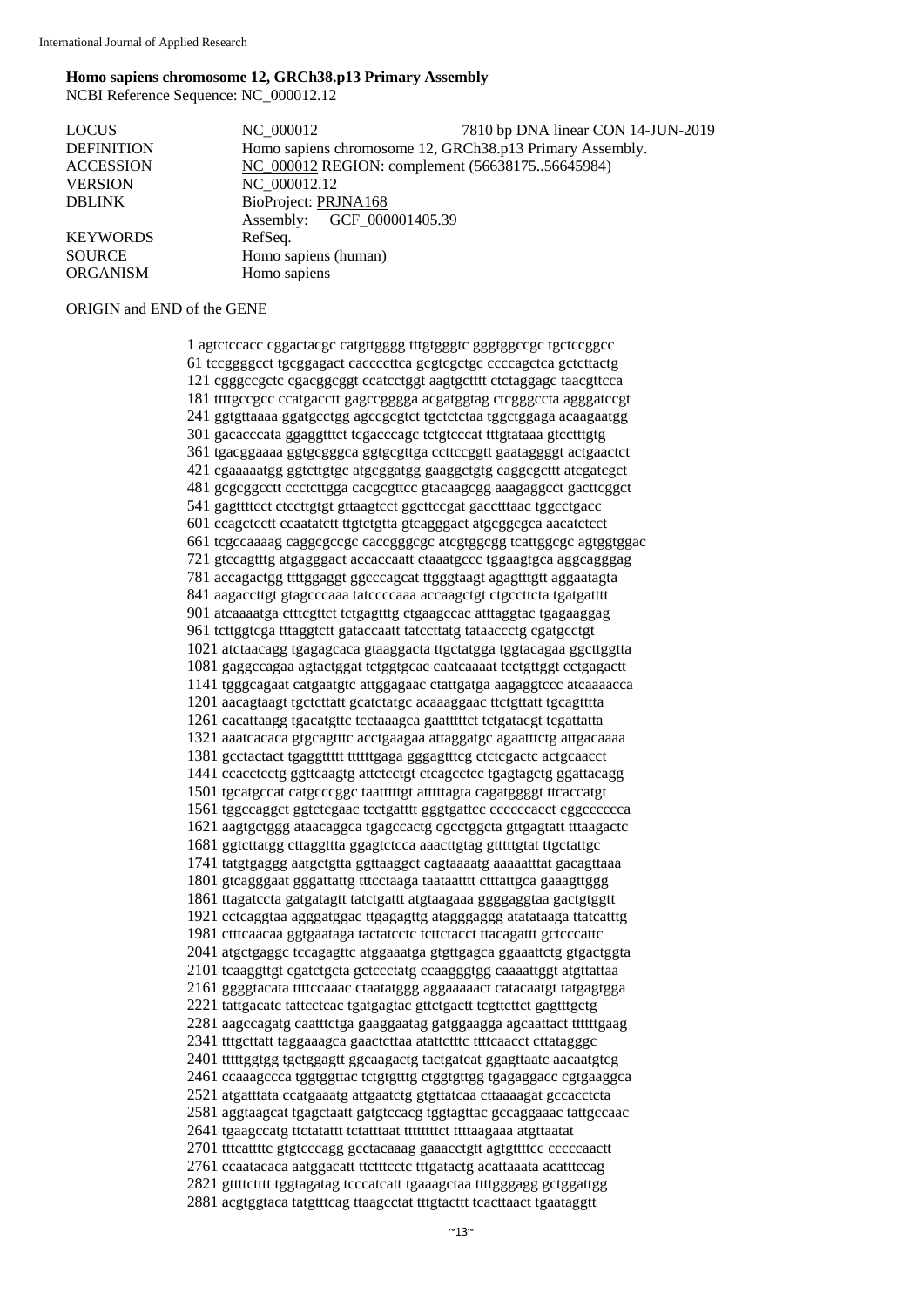2941 tttatttcct ttctactata gttttgcctt actaatataa gaagctgtct tttttttttg 3001 aactgcatct ctaataggga aaagaaactt gcacacaaaa acgctgacac cttctgagaa 3061 aggatctgtg gtcgtttctc cgatttggga accttcagta tgtggcttct ctactccttt 3121 gtcaggtttt acgattatgt atgattactg caggtagcgc tggtatatgg tcaaatgaat 3181 gaaccacctg gtgctcgtgc ccgggtagct ctgactgggc tgactgtggc tgaatacttc 3241 agagaccaag aaggtcaaga tgtactgcta tttattgata acatctttcg cttcacccag 3301 gctggttcag aggtaagagg gaaggcttga gaggacctgg ttcatctggc ctttcttcgg 3361 atgaggctaa ggatgtagac acctaagacc tttttttctt ttaggtgtct gcattattgg 3421 gccgaatccc ttctgctgtg ggctatcagc ctaccctggc cactgacatg ggtactatgc 3481 aggaaagaat taccactacc aagaagggat ctatcacctc tgtacaggta agaaaaatta 3541 catagatgaa gatctgattt gtataaaggc agggtgcagt ggtgcatctc agctactgag 3601 gaggctgagg caggaagatt gcttgagccc aagagatcag cctggggaac aaagctgtat 3661 gtatgtagag agatgtataa aactgactgg gccaggcgtg gtggttcatg cctgtaatac 3721 caacactttg ggaggctgag gtacgcggat catgaggtca ggagttaaga caccaccctg 3781 gccaacgtgg tgaaatcccg tctctactaa agatacaaaa aattagctgg gcgttgtggc 3841 aggcgcctgt aatcccaact actcagaggc tgaggcagga gaatcgcttg aatccgggag 3901 gcagaggttg caatgagcca agattggggc actgcactcc agcctgggtg acagagtcag 3961 actctgcctc aaaaaattaa aaaaaaataa atgaaggtat acatttaaat gtagatcaca 4021 aagcaatggt ttctagtctg aggggagtcc ggcgctatat ggaaactgag cattaaatat 4081 ttactgtatt agggctgagt gcagtggctc acacttgtaa ttccagcact ttggggccgg 4141 gcacggtggc tcacgcctgt aatcccagca ctttgggagg ccaaggcagg cggatcatga 4201 ggtcaggaga tcaagaccat cctgacttaa cacagtgaaa ccccatctct actaaaaata 4261 caaaaaatta gctgggcgtg gtggcacctg tctgtagttc cagctactcg ggaggctgag 4321 gcaggagaat tgcttgaacc tgggaggcgg aggttgcagg aggttgtggt gagctgagat 4381 tgggccactc actccagcct gggcggcaga gtgataatcc gtctacaaaa aaaaaaaatt 4441 tactgcatta atgtactata cattttcaaa tatatataga tgggatatat agtaaaatta 4501 cataaatttt acatatagta aaaatgtggc taaactgtag gaacttttca tgattcagtg 4561 taatgaacta ttgtgcaaga agttttttgt tcttgttttt aattcttttt tttttttttt 4621 tgagacggag tttcactctt attgcccagg ctggagtgca atgggtgcga tctgggctca 4681 ctgcaacctc ctcctgggtt caggtgattc ctttgtctca gcctcctgag tagctgggat 4741 tataggtgcc cgacaccagg cccggttaat ttttgtattt ttagtagaga cggggtttca 4801 ccatgttagt caggctggtc ttgaactcct gacctcaggt gatctgcctg actcagcctc 4861 ccaaagtgtt gggattatag gcttgagcca ctgtgcccag cctctttttt atttttttat 4921 tttttttaat ttttattttt ttgagacgga gtctgttgcc taggctacag tgtggtagca 4981 cagtcttggc tcactataac ctccacctcc tgggttcaag cgattcacct gcttcagcct 5041 cctgcatagc tgggattaca ggcatgcatc accatgcctg gctaattttt gtttccgttt 5101 tttttttttt ttttagtaga gacccccgtc tctactggtg tcgaactcct gacctcgtga 5161 tctgccctcc ttggcctccc aaagtgctgg gattataggc atgagccacc gtgcctggcc 5221 cccagcctct tgtttttaat tctaaaagtg ggcattaaaa tagttaaaat aaaagatgaa 5281 gaacaaaaag aatgatacta aaaattcttc catcatggct gagagaccag ataatctgtc 5341 agcttattca gcaggtatta ggggtggtaa gaagggtctt ttgagtgcta agaatatgga 5401 gtgagatgat aaagataggt cagaaagggg gatggcttaa gtaaaattac tttggttcgc 5461 tgggcgtggt ggctcacgcc tataatccca acactttggg aggccaaggc gggtggatca 5521 cgaggtcagg agttcaagac cagcctggcc aagatagtga aaccccgtct ctactaaaaa 5581 tacaaaaaaa ttagccgggt gtggtgatgg gcacctgtag tcctagccac tcgggaagct 5641 gagacagaga attgcttgaa tccaggaggc agaggttgca gtgagccgag attgcaccac 5701 tgcactccag cctgggcgac agagcgagac cctctcaaaa aaaaaaaaaa aaatttactt 5761 tggttcctgt tcttcatggg atctcacttt aggctatcta tgtgcctgct gatgacttga 5821 ctgaccctgc ccctgctact acgtttgccc atttggatgc taccactgta ctgtcgcgtg 5881 ccattgctga gctgggcatc tatccagctg tggatcctct agactccacc tctcgtatca 5941 tggatcccaa cattgttggc agtgagcatt acgatgttgc ccgtggggtg caaaagatcc 6001 tgcaggtgag tatattacta tgtgggatca gtgtccggaa agtcaaaaag agggcctgtg 6061 gggactatat gaggactgga tctttcttag tgatttgttt tggagcaagg aaagttgagg 6121 ctggcaattg ctagtgagag ctaatgaggt ctcttgagtt tccaggtact taacgctttg 6181 gaatgcaata tttttctttc tttttttttt tttttgagat gagtctcact gtgtctccca 6241 agctggagtg cagtggtgcc atctcggctc actgcaacct ccgcctccca ggttcaagcg 6301 attctcctgc ctcagcctcc tgagtacctg ggattacagg tgcgcgccac catgcctggc 6361 tactttttgt atttttagta gagaccaggt ttcatcagtt ggtcaggctg gtctcgatct 6421 cctgacctca tgatccaccc accgtggcct cccaaagtgg tgggattaca gacgtgagcc 6481 actgcgcccg gcggaatgca atatttttct aacagcacca aactaggact atggagaaca 6541 agacactgat ctttcttggc tgagggccct cataacacca ccaccttctc tgccccctag 6601 catgtaactt tccctttgtt agcttgtcca aattaaagga atgagaatac ttaactcagt 6661 cttctttttt ctcataggac tacaaatccc tccaggatat cattgccatc ctgggtatgg 6721 atgaactttc tgaggaagac aagttgaccg tgtcccgtgc acggaaaata cagcgtttct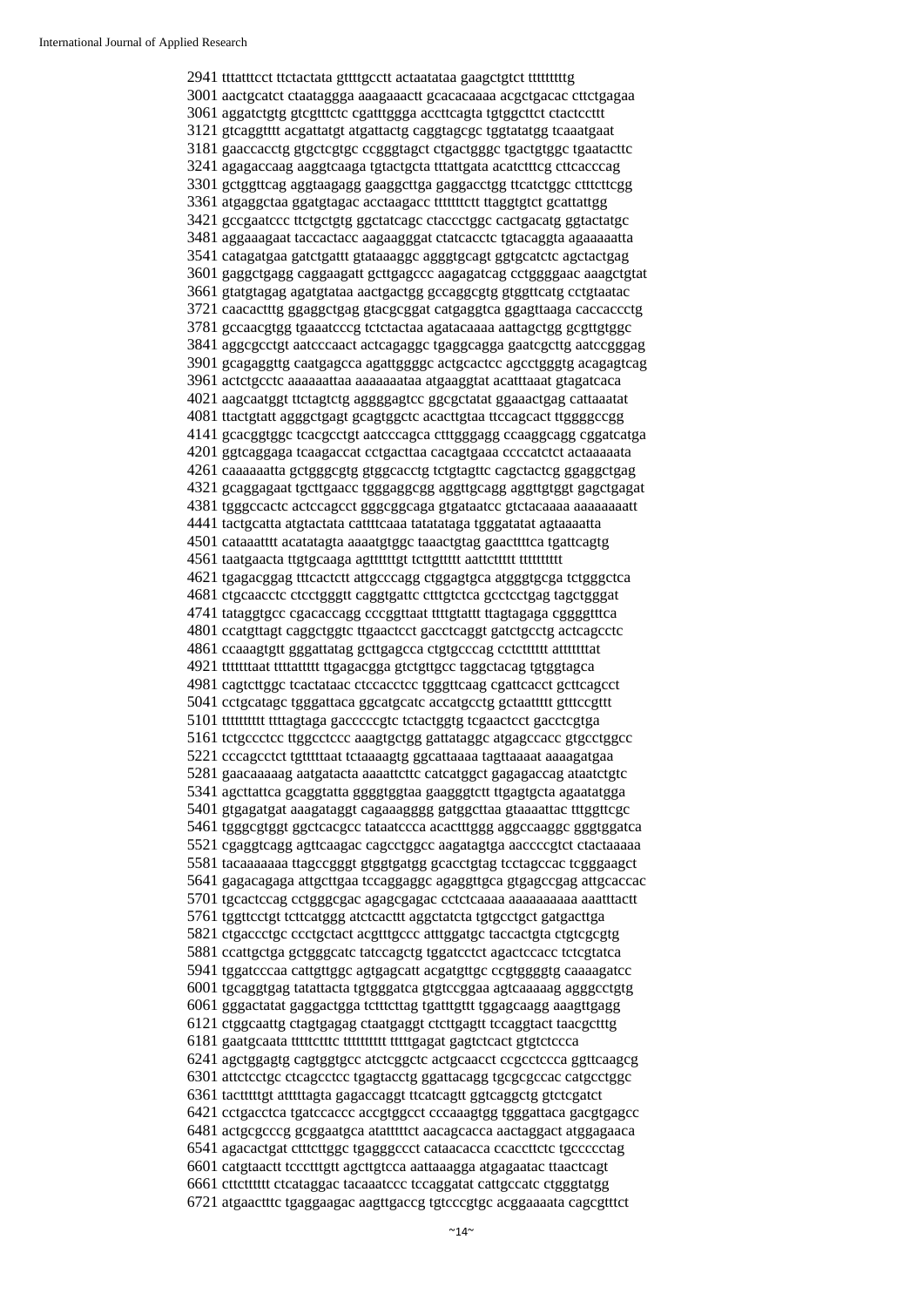6781 tgtctcagcc attccaggtt gctgaggtct tcacaggtca tatggggaag ctggtacccc 6841 tgaaggagac catcaaagga ttccagcaga ttttggcagg tgagattttg agtacaaatc 6901 ttgaatgttt actgtgctgt ggtcccattc caacaaccgt caagcaatat atgtaatata 6961 ctatgcttaa ttatattttt taatttaaaa aacaaactta cccattgatt ttgtttgaaa 7021 atactctaca tttaatttga gtgtgatttg ttacttgatt ctctagctcc cttttatttt 7081 atatgtattt tttgagactg agtctctgtc gcccaggctg gagtacactg gtgcaatctt 7141 ggctcactgc aacctccacc tgccgggttc aagtgattct ccagcctcaa ccatccaagt 7201 agctgggatt acaggcacac gccaccacgc ctggctaatt tttgtatttt tagtagccat 7261 ggggtttcac catgttggct gggcttgtct cgaactcctg accttaggtg atccgcctgc 7321 cttggcctcc caaagtgctg ggattacagg tgtaagccac cgtgcctggc ccatgtgttc 7381 ttaattcata ctgtatcata tcttgtaaat ttgatttgtg agggaaattt aagctttcta 7441 agatgacatg aattcatcac attctaactg atggcctgaa gtggtgagga atgttacatg 7501 atgcagaaag ttgatatccc tccgcttctt actctttttt tttttctccc ccatcataca 7561 ggtgaatatg accatctccc agaacaggcc ttctatatgg tgggacccat tgaagaagct 7621 gtggcaaaag ctgataagct ggctgaagag cattcatcgt gaggggtctt tgtcctctgt 7681 actgtctctc tccttgcccc taacccaaaa agcttcattt ttctgtgtag gctgcacaag 7741 agccttgatt gaagatatat tctttctgaa cagtatttaa ggtttccaat aaaatgtaca 7801 cccctcagaa //

**Fig 4:** Gene and corresponding Annotation details of relevant ATP Synthase

Despite over a century of inquiry, understanding of the mechanisms that achieve the close matching of oxygen supply to demand during exercise remains elusive. One mechanism that has strong logical appeal proposes a role for the red blood cell (RBC) in the regulation of vascular tone [1]. According to this hypothesis, the RBC releases adenosine triphosphate (ATP) in proportion to the number of unoccupied binding sites on the haemoglobin molecule in response to both low oxygen and mechanical deformation, which are characteristic of the microvasculature *in vivo*. The ATP then binds with purinergic receptors and effects a conducted vasodilation via an endothelium-dependent mechanism [2]. It has been shown using an isolated cell model that RBCs release ATP upon exposure to hypoxia [3] and mechanical deformation  $[4, 5]$ . Furthermore, the intraluminal application of ATP in arterioles [6] and venules [7] results in local and conducted vasodilation. Despite some evidence to the contrary  $[8]$ , findings in intact mammals during exercise also tend to support a role for RBC-released ATP in the regulation of vascular tone  $[9-11]$ .

### **Fate of ATP Level**

ATP concentration has been shown to increase in response to incremental exercise in the coronary circulation of dogs exercising on a treadmill  $[11]$  and in the femoral vein in humans during knee extensor exercise [9, 10]. Consistent with studies using isolated RBC  $[3]$ , the increase in ATP concentration was also strongly correlated with a decrease in venous oxygen (and carbon monoxide) fraction in humans  $(r^2 = 0.93 - 0.96)$  [10] and coronary venous oxygen saturation  $(r = 0.93)$  and coronary blood flow  $(r = 0.99)$  in dogs  $^{[11]}$ . Furthermore, intra-arterial infusion of ATP results in a dosedependent increase in vascular conductance in the forearm and leg  $[10, 12, 13]$ , mimicking the response seen during exercise<sup>[10]</sup>.

Currently the available data suggest a role for ATP in the "steady state" phase of exercise. The few studies that have measured ATP during exercise have done so at least 60 seconds into an exercise bout  $[8, 10, 11]$ . Whether ATP is also elevated earlier during exercise, prior to 60 seconds, is currently unknown. Given that the stimulus for ATP release, deoxygenation, is present as early as 10-12 seconds after the onset of contractions  $[14-17]$ , it is reasonable to hypothesise

that ATP may also be important early in exercise, as blood flow adapts to meet the demand of skeletal muscle during the rest to exercise transition. This would also be consistent with the recent description of the dynamic response characteristics of blood flow at the onset of forearm exercise being at least biphasic <sup>[18]</sup>. The first phase, beginning just 2 seconds after the onset of contractions, is most likely attributable to mechanical factors whereas the delayed onset (approximately 21 seconds) of the second phase is suggestive of negative feedback control as per the classical metabolic hypothesis<sup>[19]</sup>.

The appearance and accumulation of possible vasodilatory substances should precede the onset of the vasodilation by substances proposed to stimulate [20]. Accumulation of proposed vasodilators such as ATP released from RBCs would therefore be expected to precede the onset of second phase; that is, they should be present within approximately 30 seconds of the onset of contractions. As such, the present study was designed to test the following hypotheses: 1) ATP concentration will increase in the venous blood during dynamic handgrip exercise, 2) ATP concentration will be elevated just 30 seconds after the onset of exercise, and 3) the increase in ATP will correspond with a decrease in the oxygen content of the venous blood.

### **Experimental design**

After extensive study of related matters, an overview of the experimental design has been found/discussed in cascade of different phenomena. Participants were asked to refrain from consuming caffeine, nicotine, and alcohol in the 12 hours prior to testing. Upon arrival at the laboratory, participants assumed a seated position and had venous catheters inserted in a retrograde direction into the median cubital vein of the exercising arm and in an antegrade direction into a superficial hand vein in the non-exercising arm. Following insertion of the catheters, participants rested in a seated position for 15 minutes with the exercising arm supported in a comfortable position on foam blocks and the hand of the non-exercising arm placed in a warm water bath to arterialise the venous blood  $[21]$ . Participants then completed two bouts of dynamic handgrip exercise at 45% MVC; the first was one minute in duration and the second was four minutes in duration. Twenty minutes of recovery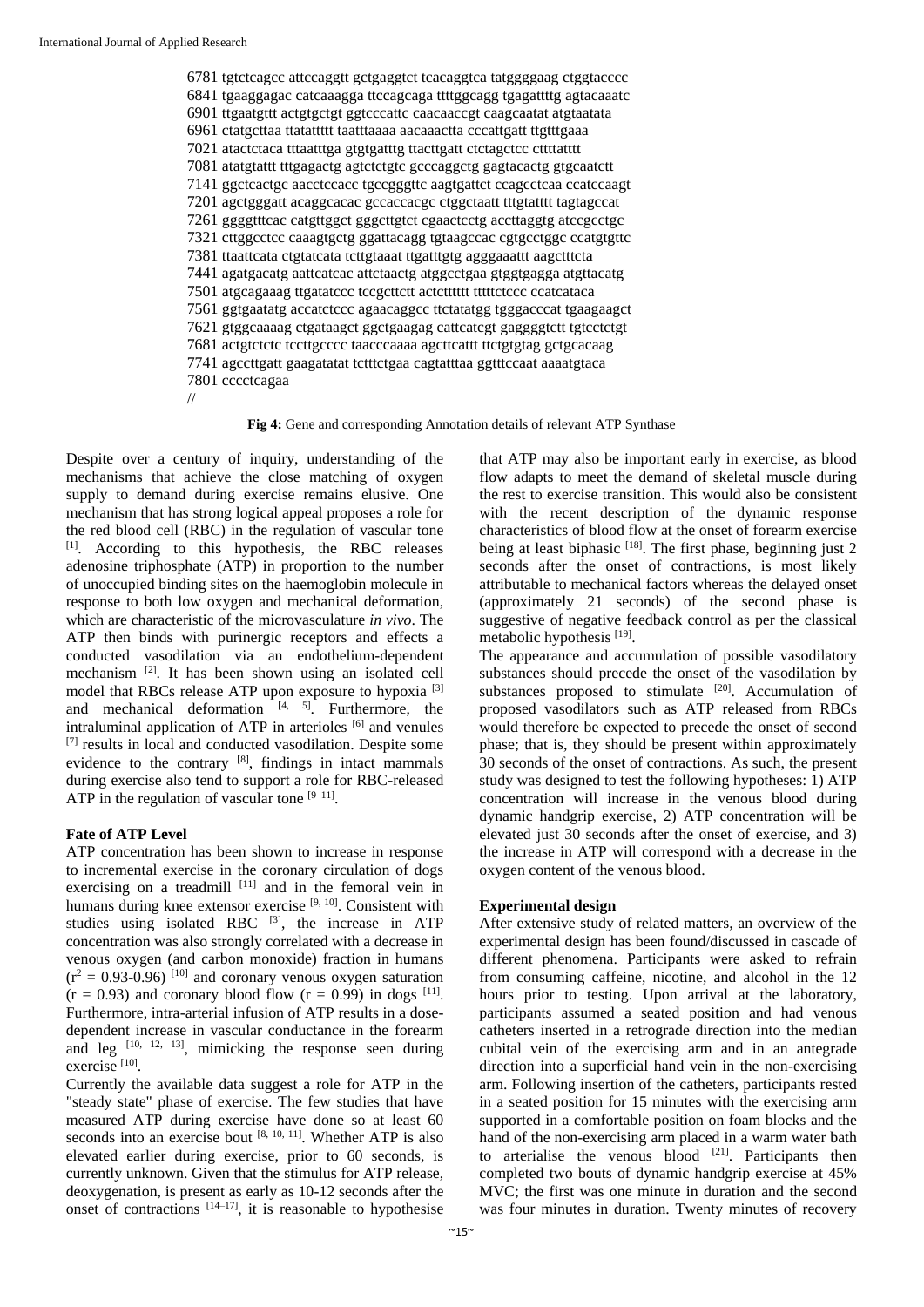was allowed between exercise bouts. Blood samples were drawn simultaneously from both arms at rest, and during each exercise bout for the determination of ATP concentration, and arterialised and venous oxygen saturation.

The firefly luciferin–luciferase assay was used for determination of plasma ATP concentration. The current assay has been described earlier in detail. Supernatant aliquots (300 μL) from the 2nd centrifugation were added to each of 4 test tubes containing 100 μL ATP standard

solution. The ATP standard solutions contained 0, 10, 20, or 30 pmol ATP per  $100 \mu L$ . The ATP standard solutions were prepared in stabilizing solution but with the pH previously adjusted to 8.75, so that after addition of all reagents including luciferase the sample pH was ∼7.9, the optimal pH for the luciferase reaction (Fig. 1⇓). For EDTA-only samples the ATP standard solutions were prepared in EDTA/saline without prior pH adjustment.



**Study design. ATP v** - venous blood sample for ATP assay, **ATP <sup>a</sup>** - arterialised blood sample for ATP assay, **O2 <sup>v</sup>** venous blood sample for measurement of blood variables, **O2 <sup>a</sup>** - arterialised blood sample for measurement of blood variables. Heart rate was measured continuously throughout the session.

#### **Maximum voluntary contraction (MVC)**

Participants completed a maximum voluntary contraction (MVC) test for the determination of peak handgrip force. Each participant completed three, three-second trials, each separated by one minute of rest. MVC for each trial was taken as the peak force exerted during the three seconds. The MVC recorded for each participant was the average of three trials.

#### **Submaximal exercise bouts**

All handgrip exercise was performed in the seated position, with the forearm slightly below the level of the heart to

facilitate blood sampling. The handgrip dynamometer was supported on high density foam in a comfortable position below the level of the heart for each participant. Handgrip exercise involved squeezing a handgrip dynamometer in time with a metronome with a contraction frequency of 20 contraction cycles per minute. Each cycle consisted of a one-second contraction followed by two seconds of rest, a duty cycle that has been used previously  $[22-24]$ . The force production for each contraction was displayed in front of the participant on a visual scale. A target zone  $(\pm 5\%$  of the target force) was marked in green on the scale and participants were asked to aim for this region with each contraction. Exerting a force on the handgrip dynamometer moved a vertical bar which turned from red to green when it was within the target zone. Participants were able to reproduce the required force with each contraction with a mean coefficient of variation of  $6 \pm 2\%$  calculated from individual data. Peak force for each contraction was determined using custom-designed peak detection software.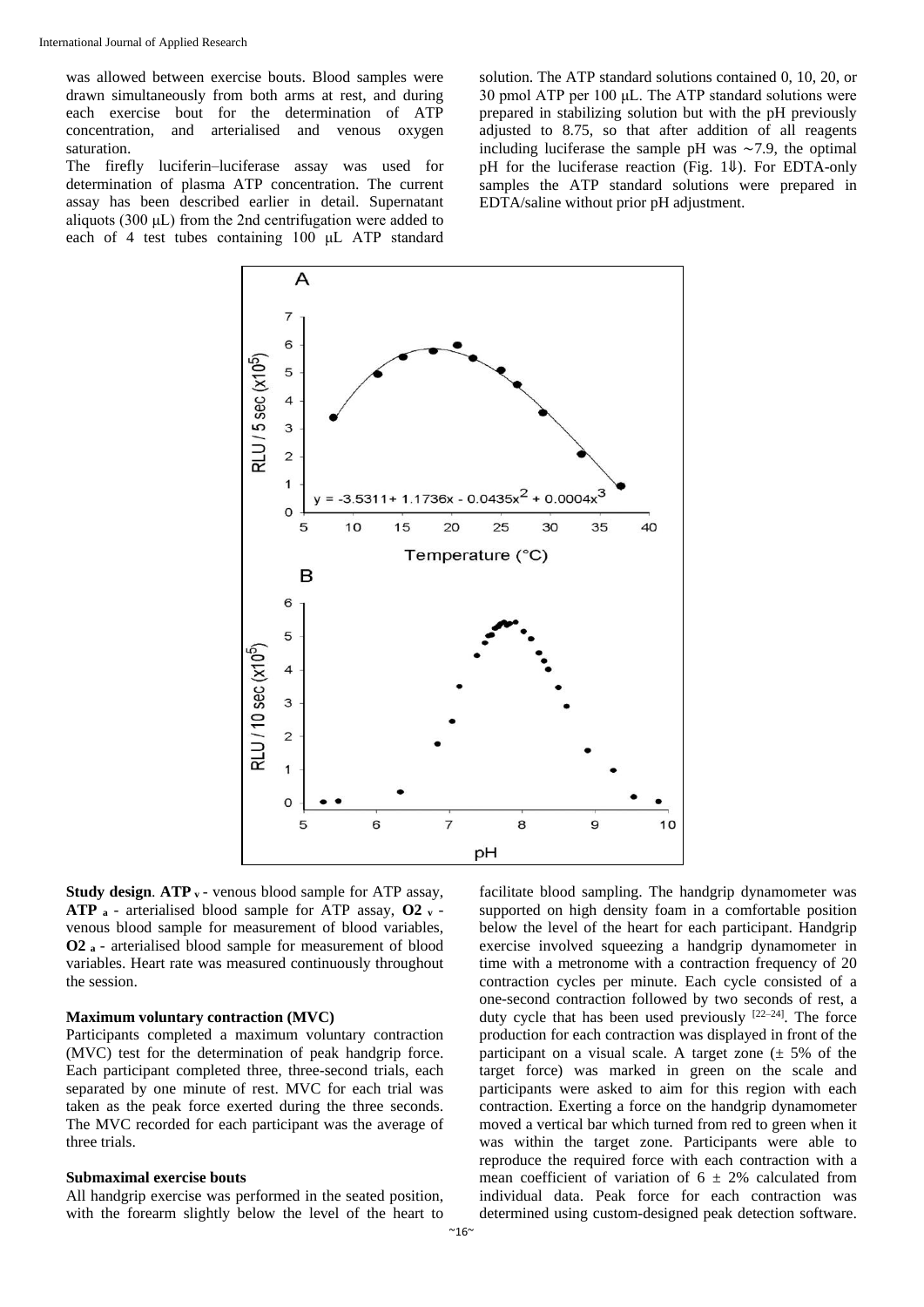Peaks were then averaged to give the mean force for the duration of the exercise bout.

# **Corresponding Blood sampling and analysis Annotation and Cannulation**

Upon arrival at the laboratory, participants had venous catheters (BD Insyte, 20 gauge, 30 mm, Becton Dickinson) inserted into a hand vein in the non-exercising arm and a forearm vein in the exercising arm. Catheters were connected to extension tubing (25 cm, 0.25 mL capacity, Terumo) and a three-way tap (BD Connecta, Becton Dickinson). In the exercising arm, the catheter was inserted into the median cubital vein and the entire length (30 mm) was advanced in a retrograde direction to enable sampling of deep venous blood. Blood samples drawn from catheters inserted in a retrograde direction into the median cubital vein have been shown to have oxygen saturations of  $\leq 60\%$  $[25-27]$ , reflective of blood from the skeletal muscle bed with little contribution from superficial veins [28]. The other catheter was inserted in an antegrade fashion into a superficial vein in the hand of the non-exercising arm.

## **Arterialisation**

Venous blood from a hand vein in the non-exercising arm was arterialised, to provide a surrogate measure of arterial blood gases <sup>[21]</sup> and ATP concentration. Following cannulation, the hand of the non-exercising arm was placed in a warm water bath which was maintained at 45°C. The participant wore a waterproof glove to protect the skin and catheter from the water.

## **Blood sampling protocol**

Blood samples were drawn simultaneously from the exercising and non-exercising arms at rest, 30 seconds into the one-minute exercise bout, and 180 seconds into the fourminute bout. At each time point, a cuff was inflated at the wrist of the exercising forearm to minimise the contribution of the cutaneous circulation to the sample [29]. For each blood sampling time point, 3 mL of blood was first drawn into a syringe and discarded to ensure blood samples were not contaminated by residual blood or saline present in the catheter and extension tubing. Blood sampling for the assay of ATP, blood gases, and haemoglobin and haematocrit was performed according to the following procedure: 7 mL blood samples were drawn simultaneously from both arms and syringed into tubes precoated with EDTA (BD Vacutainer, K2E 10.8 mg Plus, Becton Dickinson), ~1 mL blood was drawn directly into a syringe from the exercising arm for the immediate measurement of blood gases, and a further 7 mL was drawn simultaneously from both arms and syringed into tubes precoated with EDTA for the later measurement of haemoglobin and haematocrit. Blood samples for the determination of arterialised blood gases from the non-exercising arm were drawn 120 seconds after those drawn from the exercising arm at rest, and 60 seconds into the four-minute exercise bout. Only one exercising arterialised sample was drawn considering arterial blood gases were not expected to change with small muscle mass exercise.

# **Luciferin-luciferase assay**

The samples of whole blood for the determination of ATP were transferred into micro centrifuge tubes and centrifuged immediately at 18 000 g for 60 seconds at 4°C to separate

the plasma. Because ATP degrades rapidly in whole blood [30], care was taken to limit the time from drawing blood samples to centrifugation to approximately 150 seconds. Plasma was diluted 1 part in 100 in sterile, doubly distilled water. Pilot work in our laboratory showed that ATP in plasma is stable for at least 90 minutes when plasma is diluted in this manner. Diluted plasma was then assayed immediately using a commercially available firefly luminescent assay kit (FL-AA, Sigma, St Louis, Missouri) using an internal standard procedure, as recommended by Lundin [31]. All samples were assayed in duplicate. The coefficient of variation of nine duplicate resting plasma samples was 7%. Because ATP is released from the formed elements of the blood, plasma from each blood sample was assayed using the methods of Cripps [32] for plasma haemoglobin concentration.

### **Analysis of blood gases**

Arterialised and venous blood samples were analysed with a clinical blood gas analyser (i-STAT Portable Clinical Analyzer, Abbott Laboratories, Illinois, USA) using EG6+ cartridges for  $PO_2$ ,  $PCO_2$ ,  $SO_2$ ,  $pH$ , sodium, potassium, haemoglobin, and haematocrit. Arterial and venous oxygen content was calculated as: (O<sub>2</sub> saturation  $\times$  [Hb]  $\times$  1.39) +  $(0.003 \times PQ_2)$ . The i-STAT has been shown to measure  $P_aO_2$ ,  $P_aCO_2$ , and pH with variability of 1.7, 1.2, and 0.6% on duplicate measurements, and measurements from the i-STAT agree well with those from the laboratory-based Radiometer ABL520<sup>[33]</sup>.

## **Analysis and statistics**

In order to detect a change in ATP concentration from ~600 to 1000 μM/L ( $\sim$ 67% increase) with a power of 80% and p = 0.05, it was estimated that six participants would be required. All analyses were performed using SPSS 14. Data are mean  $\pm$  SD unless otherwise indicated. Differences were considered significant if *P*<0.05. Repeated measures ANOVA with Bonferroni correction for multiple comparisons with time (Rest, 30 seconds, and 180 seconds) as the within-subjects factor was used to determine whether ATP concentration and venous oxygen content changed in response to exercise. Relationships between ATP concentration and venous oxygen content at 30 seconds and at 180 seconds of exercise, and between the change in ATP concentration and change in venous oxygen content at 30 seconds and at 180 seconds of exercise were computed using Pearson product moment correlation coefficient. A  $2 \times$ 2 repeated measures ANOVA with time (Rest and 30 seconds of exercise) and position (arterial and venous) as within-subjects factors was used to test for differences in haemoglobin, haematocrit,  $PO_2$ ,  $PCO_2$ ,  $pH$ , sodium, and potassium.

# **Results**

# **Force**

Participants achieved a mean MVC of  $448 \pm 84$  N and thus were required to work at  $202 \pm 38$  N to achieve 45% MVC. The actual force produced was  $212 \pm 38$  N, which corresponded to 48% of MVC.

### **Systemic response**

Mean heart rate was  $74 \pm 10$  bpm at rest and remained unchanged at 30 and 180 seconds of exercise (76  $\pm$  8 and 75  $\pm$  8 bpm, respectively; *P*>0.05 for the main effect of time).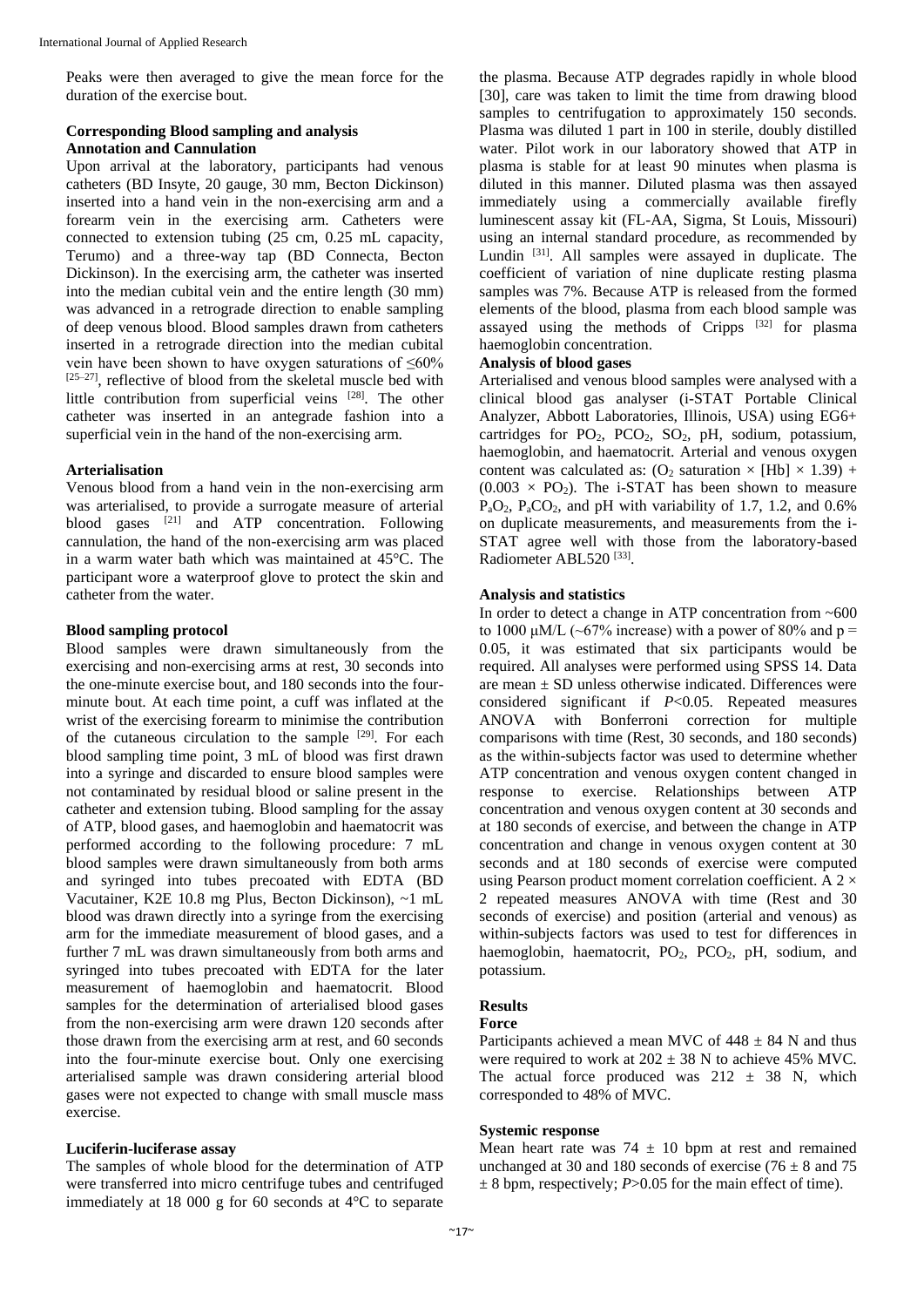## **ATP response**

Detailed study shows the mean and individual ATP responses to exercise. Plasma ATP concentration was higher after 30 seconds of exercise compared to rest  $(1.04 \pm 0.33)$ versus  $0.60 \pm 0.17 \mu M/L$ ; *P*<0.05) and remained elevated after 180 seconds of exercise (0.92  $\pm$  0.26  $\mu$ M/L; *P*<0.05). ATP did not differ between the 30 and 180 second samples

( $P > 0.05$ ). Arterialised ATP concentration was  $0.79 \pm 0.30$  at rest, and remained unchanged with exercise (*P*>0.05). These responses resulted in a tendency for a larger venousarterialised ATP difference during exercise compared with rest, although this did not reach significance ( $P = 0.076$ ).



**Fig 5:** ATP concentration (Panel A) and venous oxygen content (Ct<sub>v</sub>O<sub>2</sub>; Panel B) at rest, and 30 and 180 seconds into dynamic handgrip exercise at 45% MVC.

Dashed lines are the individual responses;  $n = 9$  for ATP concentration and  $n = 10$  for venous oxygen content; bolded solid line is the mean response ( $n = 9$  for ATP concentration and  $n = 10$  for  $Ct<sub>v</sub>O<sub>2</sub>$ ).

## **Blood oxygen content**

There was a decrease in  $P_vO_2$ ,  $S_vO_2$ , and  $Ct_vO_2$  ( $P<0.05$  in all cases) from rest to 30 seconds of exercise, but no difference in the oxygenation of the blood between the 30 and 180 second time points during exercise (*P*>0.05). It shows the mean and individual venous oxygen content responses to exercise. Venous oxygen content decreased from  $102.8 \pm 22.5$  mL/L at rest to  $68.3 \pm 16.0$  mL/L after 30 seconds of exercise (*P*<0.05), and remained lower than rest after 180 seconds of exercise (75.8  $\pm$  14.8; *P*<0.05). P<sub>a</sub>O<sub>2</sub>,  $S_aO_2$ , and  $C_{a}O_2$  were unchanged in response to exercise.

## **Relationship between ATP concentration and blood oxygen content**

Neither the correlation between ATP concentration and venous oxygen content nor the correlation between the change in ATP concentration and the change in venous oxygen content at 30 seconds of exercise was significant. At

180 seconds of exercise, there was a significant correlation between ATP concentration and venous oxygen content  $(r =$  $-0.651$ ,  $P = 0.021$ ) and the change in ATP concentration was moderately correlated with change in venous oxygen content, although this relationship did not reach significance  $(r = 0.472, P = 0.084).$ 

## **Other blood variables**

Extensive study contains the arterialised and venous haemoglobin concentration, haematocrit, oxygen saturation, oxygen tension, and oxygen content, pH, sodium, and potassium concentrations. During handgrip exercise, venous haematocrit and haemoglobin increased from rest, and this was significant by 180 seconds into exercise (*P*<0.05). The pH of the venous blood was lower at both times points compared with rest  $(P<0.05$  in each case) and was also lower at 180 seconds compared with 30 seconds (*P*<0.05). Arterialised pH did not change with exercise. Arterialised and venous sodium concentration, and arterialised potassium concentration remained unchanged in response to exercise. However, venous potassium concentration was higher than rest at 30 seconds of exercise (*P*<0.05). Although the venous potassium concentration then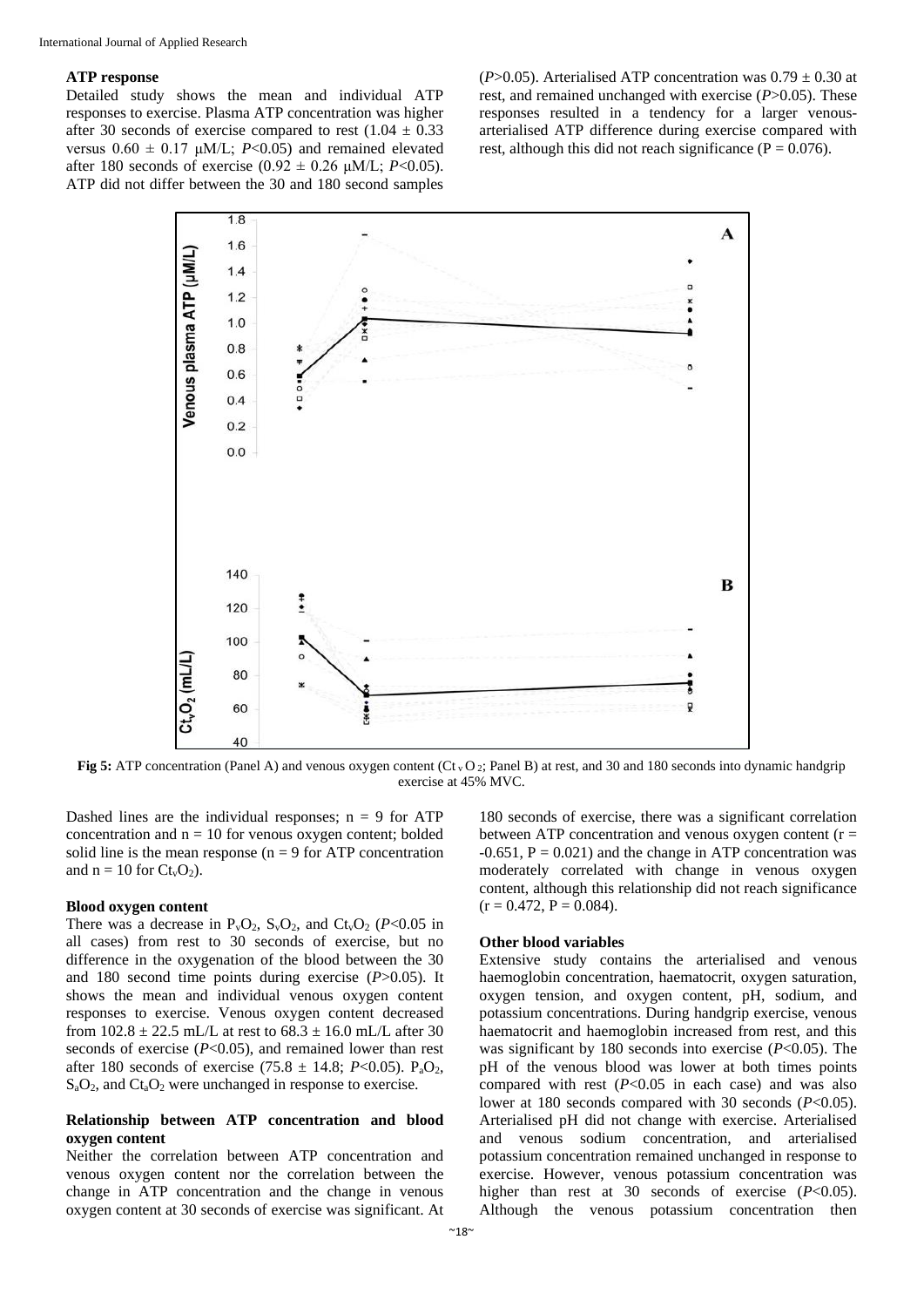decreased from 30 to 180 seconds (*P*<0.05), it was still greater than rest at 180 seconds (*P*<0.05).

# **Discussion**

The increase in ATP concentration during dynamic handgrip exercise is in agreement with early work in humans using mild static forearm contractions  $[34, 35]$ , and with more recent studies during knee extensor exercise in humans [10] and in dogs exercising on a treadmill  $[11]$ . A novel finding of the present study was that ATP concentration increased in the venous effluent of the forearm after just 30 seconds of dynamic handgrip exercise, and then remained at this higher level 180 seconds into exercise. Previous studies have only measured ATP at least 60 seconds after the onset of contractions  $[9-11]$  and, as such, this is the first study to report an increase in ATP during the transition from rest to exercise. This finding is particularly interesting when considered in the context of the recently reported dynamic characteristics of the forearm blood flow response to exercise<sup>[18]</sup>.

While blood flow has been measured for almost a century, the temporal aspects of the response have only recently been described <sup>[18, 36, 37]</sup>. The dynamic characteristics of blood flow at the onset of exercise are very similar in the arm and leg [18, 36, 38], and can be described as a second or third order response, depending on exercise intensity. The initial, rapid increase in blood flow starting approximately 2 seconds after the onset of contractions can be attributed to mechanical factors, such as the skeletal muscle pump [39] and contraction-induced vasodilation (exercise hyperaemia) which occurs following a single muscle contraction [40]. The second phase begins at least 20 seconds after contractions start and continues until steady state is reached at lower intensities, or until the onset of a third phase at heavy intensities. The temporal characteristics of the second phase suggest that it may be under the control of negative feedback mechanisms, as per the classical concept of the metabolic hypothesis [19]. RBC-released ATP may have a role in this phase.

A primary stimulus for release of ATP from RBCs is the offloading of oxygen from the haemoglobin molecule  $[1, 3, 41]$ 43]. There is an immediate increase in oxygen demand at the onset of muscle contractions that must initially be met by increasing oxygen extraction because blood flow has a mean response time of at least 40 seconds in the forearm when relatively heavy exercise is initiated from rest [18]. Thus there is a considerable lag from the onset of exercise until blood flow reaches levels commensurate to the new higher level of demand. The large increase in extraction of available oxygen is evidenced by a fall in venous oxygen content just 10-20 seconds after the start of exercise in a deep forearm vein  $[14, 44]$  and an increase in the deoxygenation signal from near-infrared spectroscopy ~12 seconds after exercise onset in the leg  $^{[15, 16, 45, 46]}$ . Oxygen extraction, at least in the exercising forearm below the level of the heart, also appears to reach its peak after just 60 seconds of exercise [14]. RBC-released ATP is believed to signal the mismatch between oxygen demand (metabolic rate of the muscle) and oxygen delivery (blood flow). Since blood flow takes at least 60 seconds to reach steady state [18], the stimulus for ATP release is potentially very large during the first 30 to 60 seconds of exercise. It is plausible that ATP plays a key role in the blood flow response at the onset of exercise. Previous suggestions that ATP is of primary

importance in sustaining blood flow during steady state exercise may have come about because, until now, plasma ATP concentration had only been reported during the steady state [9–11] .

## **Relationship between ATP concentration and venous oxygen content**

Although this study was not designed to verify the source of the ATP, the data are consistent with the release of ATP from the RBC. If, as the hypothesis suggests, ATP is released into the microcirculation in regions of high oxygen demand, ATP would be expected to increase to a greater extent in the local venous circulation than in the arterial circulation during exercise. This has been shown to be the case in the leg during knee extensor exercise [10] and was also the case in the present study in which the unchanged ATP concentration in the arterialised blood, and increased ATP in the venous blood, supports a net release of ATP from the microvascular bed in the forearm skeletal muscle.

ATP concentration has previously been shown to exhibit a strong inverse relationship with venous oxygen content during incremental exercise  $[10, 11]$ . Since only a single intensity was used in this study, we cannot establish whether such a relationship exists in the forearm. However, at the intensity used in the present study (45% MVC), the increase in ATP in the exercising forearm corresponded with a decrease in deep venous oxygen content on a group level. This also appears to be the case when the individual responses are considered.

Venous oxygen content followed the same pattern in each of the ten participants, and seven of the ten participants exhibited a similar pattern of change in ATP concentration, indicating a consistency in the response. However, ATP concentration was not related to venous oxygen content at 30 seconds of exercise, nor was there a relationship between the change in venous oxygen content and the change in ATP concentration from rest to 30 seconds of exercise. The relationship between ATP concentration and venous oxygen content was stronger 180 seconds into exercise, where venous oxygen content could explain 42% of the variance in ATP concentration. Although it did not reach statistical significance, the moderate correlation between the change in venous oxygen content and the change in ATP concentration at 180 seconds of exercise also suggests that the two are related; that is those participants with the greatest change in venous oxygen content also had the greatest change in ATP concentration. While this alone does not confirm that the RBC is the source of the ATP, nor that ATP is involved in the regulation of blood flow, it is a critical test of the hypothesis considering offloading of oxygen from haemoglobin is a primary stimulus for the release of ATP from RBCs.

That the relationship between ATP concentration and venous oxygen content was weaker at 30 seconds than at 180 seconds of exercise is not surprising. The later sampling time (180 seconds) represents a relatively stable haemodynamic period in which blood flow is proportional to the demand of skeletal muscle metabolism. In contrast, blood flow is in a transition phase at 30 seconds of exercise [18]. Furthermore, there are inter-individual differences in the kinetics of the blood flow response to exercise even within a relatively homogeneous group  $[18]$ . If the time course of blood flow adaptation differs between individuals, then it follows that the time course of factors that regulate blood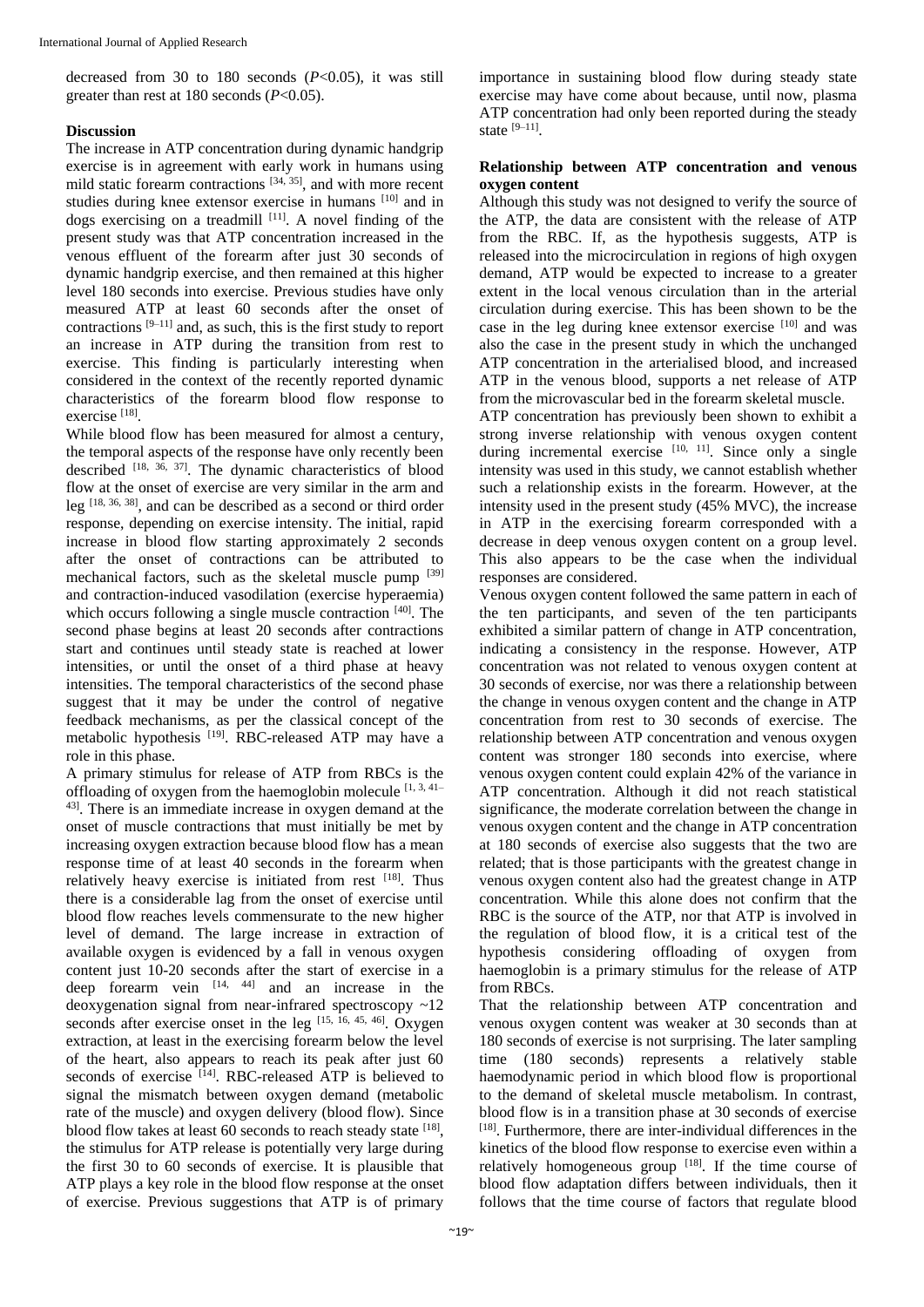flow probably also differ. In addition it is also possible that ATP release from RBCs contributes to blood flow regulation to varying degrees in different individuals. As highlighted in several recent reviews  $[2, 47, 48]$ , the regulation of blood flow is determined by the interplay between multiple factors that may be more or less important at varying times from the onset of exercise to steady state. To compound this issue further, there appears to be considerable redundancy in the regulation of blood flow to the extent that the simultaneous inhibition of multiple known vasodilatory pathways has been shown to affect blood flow only minimally. The poor relationship at 30 seconds of exercise is therefore likely to be reflective of inter-individual variability in the timing and contribution of ATP to the blood flow response, rather than indicating that ATP release is not related to venous oxygen content during the rest to exercise transition.

# **Conclusions**

This study highlights the evidence that venous ATP concentration increases in the forearm during dynamic handgrip exercise, that this increase is mirrored by a decrease in venous oxygen content, and importantly that there is a moderate but significant relationship between ATP concentration and venous oxygen content 180 seconds into exercise. In addition a novel, and especially interesting finding, is that plasma ATP concentration had increased as early as 30 seconds after the onset of muscle contractions and then remained elevated at 180 seconds into exercise. This pattern of response is consistent with ATP contributing to the second phase of the blood flow response at the onset of exercise, in addition to its role in sustaining blood flow during steady state.

# **Acknowledgement**

The teachers who taught me Work Physiology, the authors who have written the wonderful and easy books in Work Physiology, the distinguished persons who motivated & made me interested to study Work Physiology- i.e., all those people who appeared in my study life at God's grace--- I am grateful and indebted to all of them for becoming able to complete this review paper successfully.

# **References**

- 1. Ellsworth ML, Forrester T, Ellis CG, Dietrich HH: The erythrocyte as a regulator of vascular tone. Am J Physiol Heart Circ Physiol. 1995; 269:H2155-2161.
- 2. Segal SS. Regulation of blood flow in the microcirculation. Microcirculation. 2005, 12: 33-45. 10.1080/10739680590895028.
- 3. Jagger JE, Bateman RM, Ellsworth ML, Ellis CG. Role of erythrocyte in regulating local O2 delivery mediated by hemoglobin oxygenation. Am J Physiol Heart Circ Physiol. 2001; 280:H2833-2839
- 4. Sprague RS, Stephenson AH, Ellsworth ML, Keller C, Lonigro AJ: Impaired Release of ATP from Red Blood Cells of Humans with Primary Pulmonary Hypertension. Experimental Biology and Medicine. 2001, 226:434-439.
- 5. Fischer D, Torrence N, Sprung R, Spence D. Determination of erythrocyte deformability and its correlation to cellular ATP release using microbore tubing with diameters that approximate resistance

vessels *in vivo*. Analyst. 2003, 128:1163-1168. 10.10 39/b308225n.

- 6. Dietrich HH, Kajita Y, Dacey RG. Local and conducted vasomotor responses in isolated rat cerebral arterioles. Am J Physiol Heart Circ Physiol. 1996; 271:H1109- 1116.
- 7. Collins D, McCullough W, Ellsworth M. Conducted vascular responses: communication across the capillary bed. Microvasc Res. 1998; 56:43-53. 10.1006/mvre. 1998.2076.
- 8. Gonzalez-Alonso J, Mortensen SP, Dawson EA, Secher NH, Damsgaard R. Erythrocytes and the regulation of human skeletal muscle blood flow and oxygen delivery: role of erythrocyte count and oxygenation state of haemoglobin. J Physiol. 2006; 572:295-305.
- 9. Yegutkin GG, Samburski SS, Mortensen SP, Jalkanen S, Gonzalez-Alonso J. Intravascular ADP and soluble nucleotidases contribute to acute prothrombotic state during vigorous exercise in humans. J Physiol. 2007; 579:553-564. 10.1113/jphysiol. 2006.119453.
- 10. Gonzalez-Alonso J, Olsen DB, Saltin B. Erythrocyte and the Regulation of Human Skeletal Muscle Blood Flow and Oxygen Delivery: Role of Circulating ATP. Circ Res. 2002, 91: 1046-1055. 10.1161/01.RES.00000 44939.73286.E2.
- 11. Farias M, Gorman MW, Savage MV, Feigl EO. Plasma ATP during exercise: possible role in regulation of coronary blood flow. Am J Physiol Heart Circ Physiol. 2005; 288:H1586-1590. 10.1152/ajpheart.00983.2004.
- 12. Rongen G, Smits P, Thien T: Characterization of ATPinduced vasodilation in the human forearm vascular bed. Circulation. 1994; 90:1891-1898.
- 13. Van Ginneken E, Meijer P, Verkaik N, Smits P, Rongen G. ATP-induced vasodilation in human skeletal muscle. Br J Pharmacol. 2004; 141:842-850. 10.1038/sj.bjp. 0705589.
- 14. Hughson RL, Shoemaker JK, Tschakovsky ME, Kowalchuk JM. Dependence of muscle VO2 on blood flow dynamics at onset of forearm exercise. J Appl Physiol. 1996; 81:1619-1626.
- 15. DeLorey DS, Kowalchuk JM, Paterson DH: Relationship between pulmonary O2 uptake kinetics and muscle deoxygenation during moderate-intensity exercise. J Appl Physiol. 2003. 95:113-120.
- 16. DeLorey DS, Kowalchuk JM, Paterson DH. Effects of prior heavy-intensity exercise on pulmonary O2 uptake and muscle deoxygenation kinetics in young and older adult humans. J Appl Physiol. 2004; 97:998-1005. 10.1 152/japplphysiol.01280.2003.
- 17. DeLorey DS, Kowalchuk JM, Paterson DH. Adaptation of pulmonary O2 uptake kinetics and muscle deoxygenation at the onset of heavy-intensity exercise in young and older adults. J Appl Physiol. 2005; 98:1697-1704. 10.1152/japplphysiol.00607.2004.
- 18. Saunders NR, Pyke KE, Tschakovsky ME. Dynamic response characteristics of local muscle blood flow regulatory mechanisms in human forearm exercise. J Appl Physiol. 2005; 98:1286-1296. 10.1152/japplphysi ol.01118.2004.
- 19. Laughlin MH, Korthuis RJ, Duncker DJ, Bache RJ. Control of blood flow to cardiac and skeletal muscle during exercise. Handbook of Physiology Exercise: Regulation and Integration of Multiple Systems Volume Section 12. Edited by: Rowell LBS. 1996, J.T.